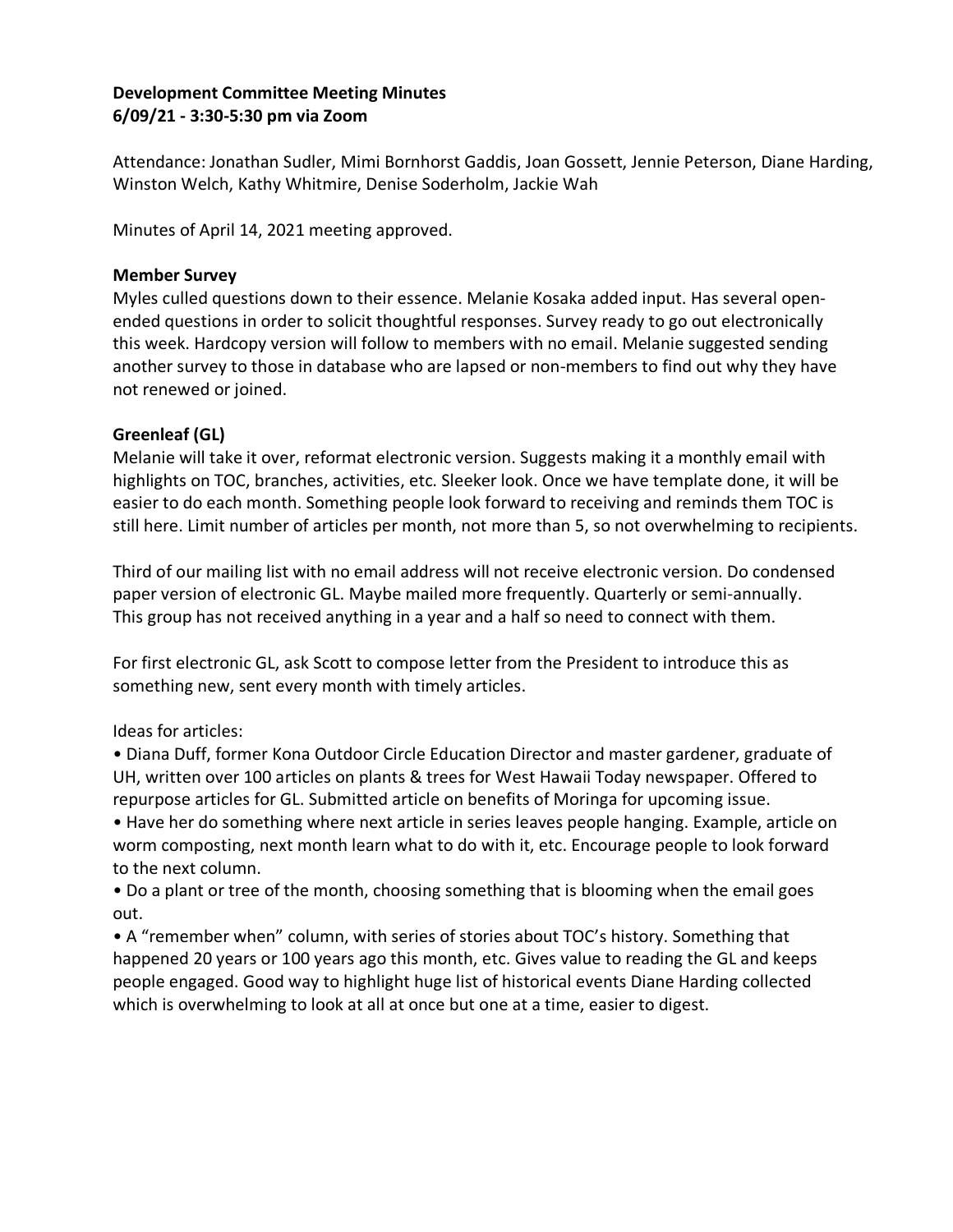• Winston met with Puakea Nogelmeier, respected Hawaiian language scholar. Found earliest mention of TOC in Hawaiian language press. Story of people who vandalized trees TOC planted on Wilder or Ward. TOC offered reward for culprits.

• Winston started collection of articles for historical archive. Found interesting articles from first 5 years of TOC. Other stories from the 1950s includes stories of TOC on other islands, shows our rich history. Will expand on this so historical articles easily assessible.

• Articles highlighting each board member. People would like to hear your stories. Find out why you chose to be on the board, what's important to you.

• Jennie completing article on the 40-year anniversary of Hawai'i Nature Center which happens this month. Already written, just needs to be polished.

• Articles highlighting each branch.

• Calendar of TOC and branch events and activities.

## **Diana Duff**

Almost 80 years old, teaches at OSHER institute. Classes very popular. Offered to host a class for TOC members.

Examples from her tropical garden series: Tropical Gardening: The Basics; Plant Propagation with Seedlings, Cuttings, Layer and Graphs; Successful Plant Selection and Placement; Hawaiian Heritage Plants; to name a few. Requested the class only be live, no replay. Winston will send list of courses she teaches.

Winston made suggestion about remuneration, Diana did not request it. The idea of the tip jar for class presenter was not well received. Maybe an honorarium?

East Hawaii did event in Hilo with local author, Jane Hoff. Gave small honorarium. She sold her books at event. Was a positive experience. Maybe Diana could promote what she does as a benefit for giving classes, along with small honorarium.

TOC gets requests from people who want to give talks. Board needs to discuss and approve especially if she will benefit from this financially.

Let's begin with her Greenleaf articles. That will start relationship which may develop into something more, whether it be classes, etc. These articles will be built-in PR for anything in the future.

Zoom fatigue is rampant, better to hold off online classes and do in-person class when appropriate. Question on member survey asks if members would like us to present classes. Better to see if there is interest before moving ahead. TOC has done events but not classes. Classes were done at branch level.

Diana Duff's other suggestions:

Offered to do question of the week, starting with tropical plants, for our FB, website, Instagram page. She would decide which question to answer from those submitted. Could then be repurposed for GL.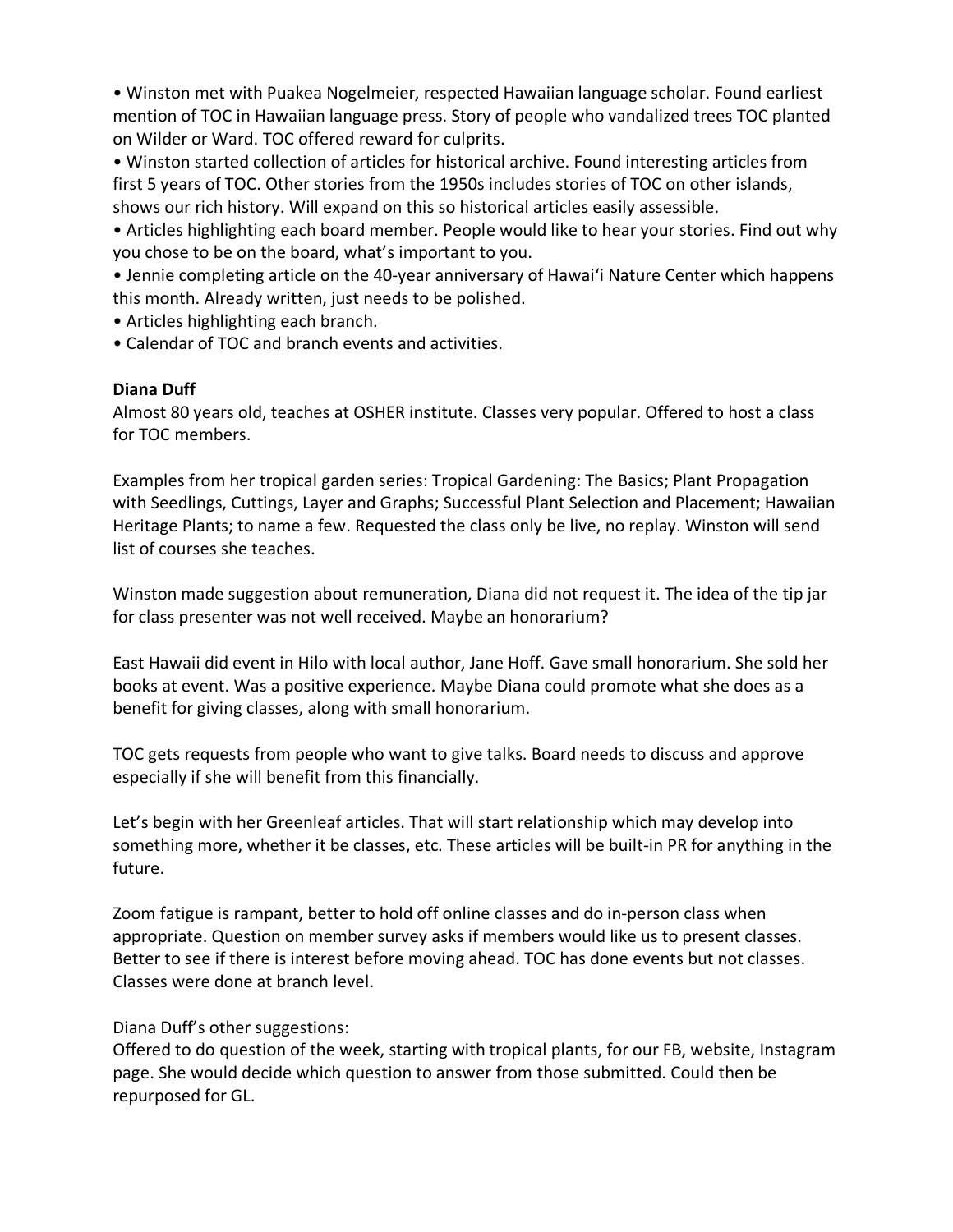Set up TOC presentation at Manoa Senior housing (where she lives). She feels there would be interest in what TOC does to encourage membership and participation. Maybe collaborate with Manoa Branch?

### **Events**

TOC did special events for Inner Circle members only, members who pledged certain amount on annual basis for 5 years. Did tour to Coconut Island, tour of mushroom garden. Events were worthwhile and interesting. Members would probably have donated to TOC anyway but gave reason to give more.

The Annual Gala was big fundraiser, another appeal to members to give more. In addition to tickets, we expected donations, did silent auction. Made a lot of money with that event. Everyone was invited, not just Inner Circle.

TOC put on other events like Shower Tree Festival. Jennie did a tour of the Walker Estate for TOC with lesson about the trees on that property. You cannot get into the estate which means it was valuable. LKOC did tree tour for their members at Schofield Barracks/Wheeler. Was well attended. Set up tour of Cooke house in Manoa?

Think about field trips. North Shore field trips very popular. Some become members just for the field trips. Fine for TOC to do activities like this for members.

## **Planned Giving**

Target September to send mailing out. Kathleen Bryan working on composing it. Kathy will contact her to get status update. Need to decide who will receive it.

Decision made not to send planned giving mailing to financial planners because of conflict of interest (according to Kathleen). They may have ethical concerns about making suggestions to clients. Would not be a problem for TOC but might be waste of time and money with little results.

Alternative plan, take ad out in Financial Planner's newsletter. Can also do article in Greenleaf. Have done prior articles in GL on Giving Beyond Your Years. Should be in every newsletter going forward.

#### **Melanie Kosaka**

Suggested holiday campaigns and regular news releases on content, issues and events. She wants more info from branches so she can promote.

Suggested doing coffee table type magazine, annual or semi-annual, with stories and pictures. Something elegant that stays on coffee table. Hana Hou type publication. Cost analysis \$13,000 to produce for 2,500 or 5,000 copies.

Not sure if value is there for cost. Might be wiser to produce *Majesty III*, revisit Exceptional Tree volumes. More likely to sit on coffee table over a magazine. Don't have to print a lot of copies, can be printed as ordered. *Majesty I* and *Majesty II* are out of print.